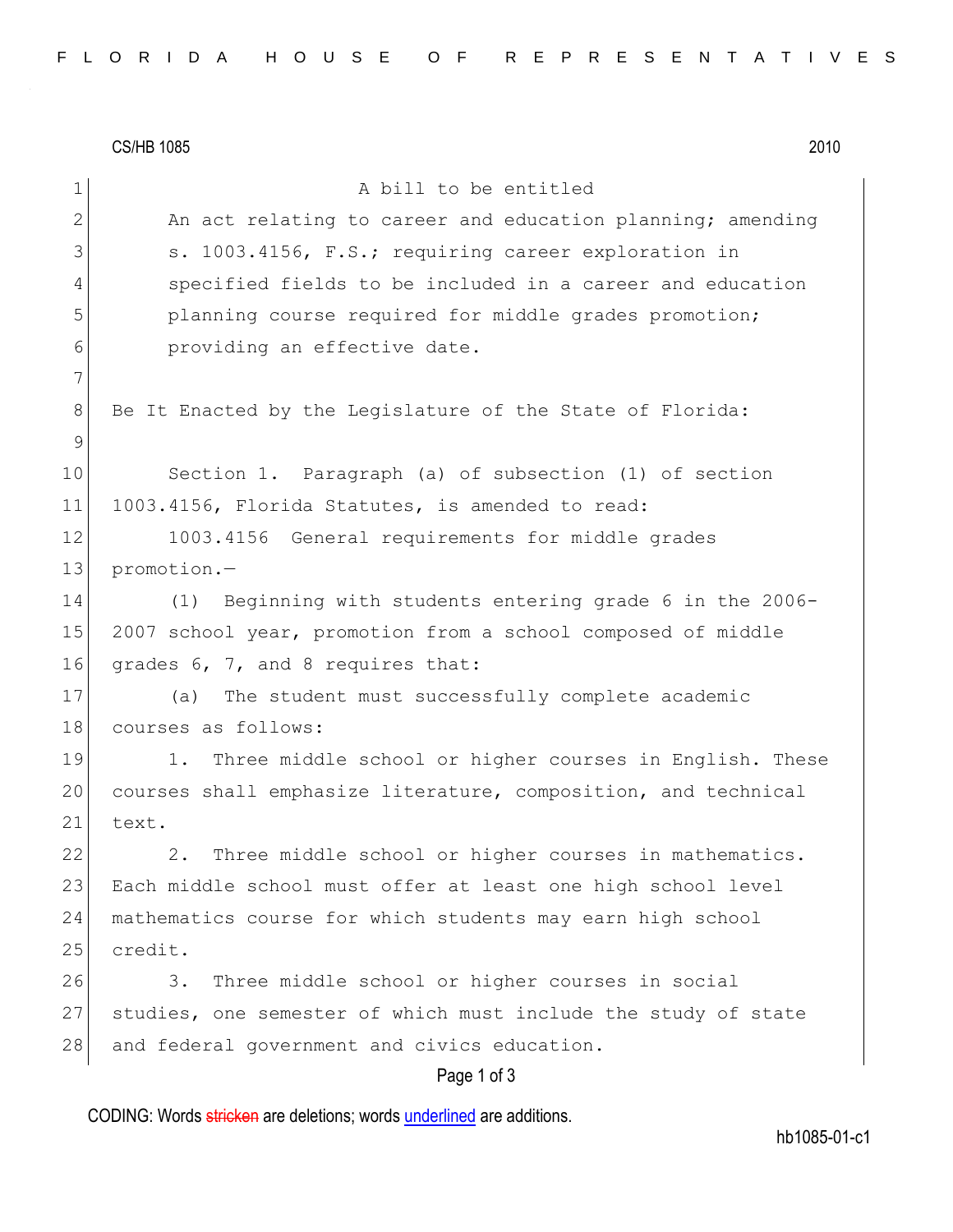CS/HB 1085 2010

29 4. Three middle school or higher courses in science. 30 5. One course in career and education planning to be 31 completed in 7th or 8th grade. The course may be taught by any 32 member of the instructional staff; must include career 33 exploration in the fields of science, technology, engineering, 34 mathematics, agriculture, business management and 35 administration, retail and wholesale, construction, education, 36 the arts, hospitality, advanced manufacturing, automotive 37 services, biotechnology, cosmetology, aerospace, energy and 38 power, transportation, homeland security, information 39 technology, healthcare, and service industries using CHOICES for 40 the 21st Century or a comparable cost-effective program; must 41 include educational planning using the online student advising 42 system known as Florida Academic Counseling and Tracking for 43 Students at the Internet website FACTS.org; and shall result in 44 the completion of a personalized academic and career plan. 45

 Each school must hold a parent meeting either in the evening or on a weekend to inform parents about the course curriculum and activities. Each student shall complete an electronic personal 49 education plan that must be signed by the student; the student's instructor, guidance counselor, or academic advisor; and the 51 student's parent. By January 1, 2007, the Department of Education shall develop course frameworks and professional 53 development materials for the career exploration and education planning course. The course may be implemented as a stand-alone 55 course or integrated into another course or courses. The Commissioner of Education shall collect longitudinal high school

## Page 2 of 3

CODING: Words stricken are deletions; words underlined are additions.

hb1085-01-c1